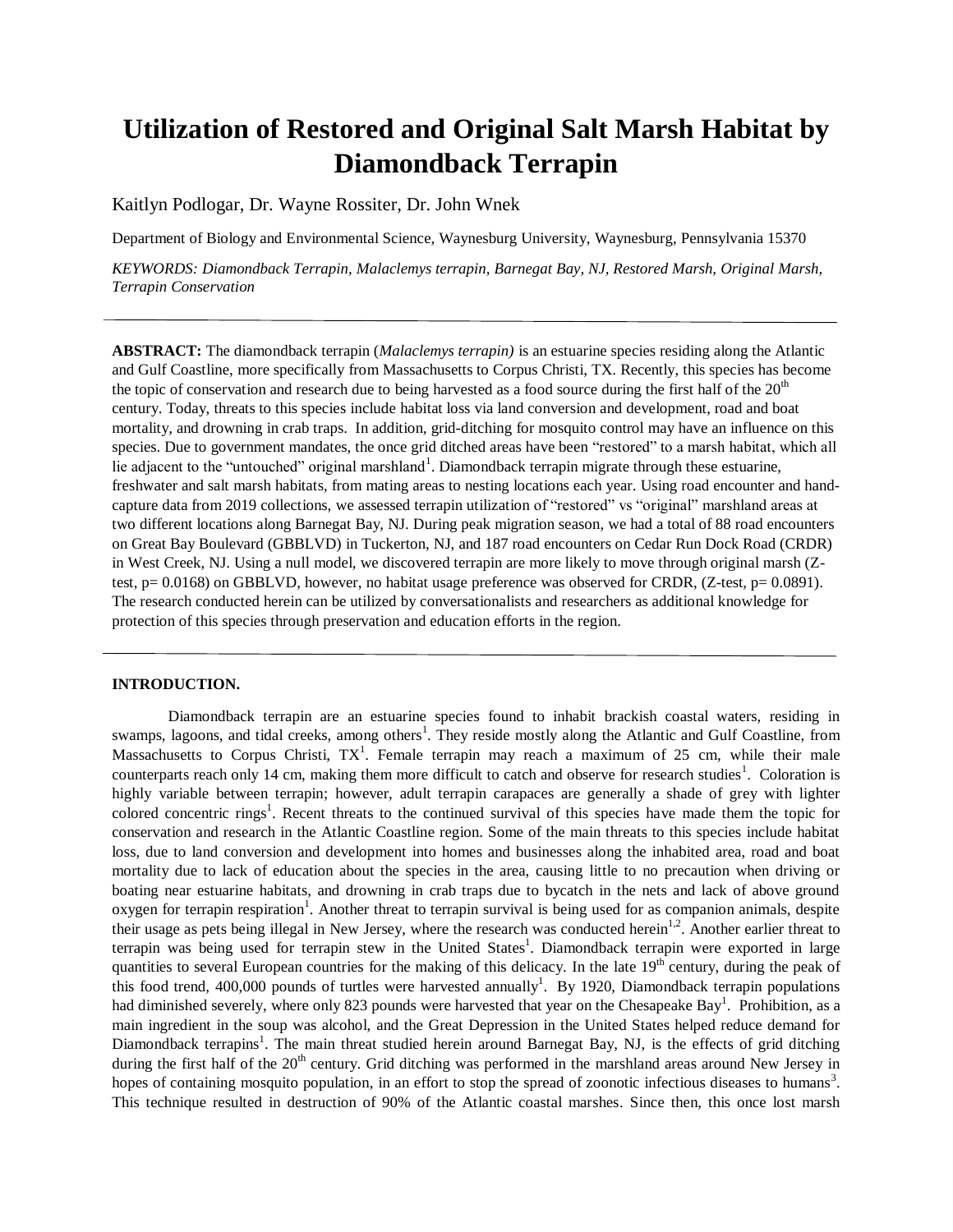habitat has been "restored" and now sits adjacent to the "untouched" marshland. The focus of this research is to study the long-term effects of this grid ditching and subsequent habitat restoration by utilizing terrapin road encounter data to determine whether diamondback terrapin prefer the "original" or "restored" marsh habitat<sup>1</sup>. The importance of this research is to assess the population dynamics within the species in a certain area, to better allow for conservation and education programs to be formed in the region, to ensure survival of this species, and allowing them to be removed from the "species of special concern" list in New Jersey<sup>3</sup>. In addition, previous studies looking at the effect of terrapin soup in the early  $20<sup>th</sup>$  century have shown that terrapin possess a vital role in the ecosystem and survival of other species and plants in their native habitat<sup>4</sup>. The research methodology conducted herein utilized an ongoing 3-year mark-recapture study, led by Dr. John Wnek, with the data represented here from the 2019 collection year. A simple method of road encounter capturing and measurement recording was used to assess the health of the terrapin, before being implanted with a PIT-tag, used to identify the terrapin, in addition to notching on the carapace, before being released back to the area which they were found.

#### **MATERIALS AND METHODS.**

Research data collection began on May  $28<sup>th</sup>$ , 2019, the beginning of the mating season for diamondback terrapin. The date of the last data collection was done on July  $12<sup>th</sup>$ , 2019 and indicated the end of mating season in that region. The research was conducted in Barnegat Bay, NJ, more specifically, on Cedar Run Dock Road (CRDR) in West Creek, NJ, and Great Bay Boulevard (GBBLVD) in Little Egg Harbor, NJ. Data between the two regions within Barnegat Bay was used separately when drawing conclusions between the two habitats. Road patrols were conducted every day from the indicated beginning of breeding season to the last day of breeding season, and were done in the morning between 7-8 am, when peak migration would occur, to match with the rising of the sun, midday, around 12-1 pm, when terrapin were most active, and 4-5 pm when they would be migrating back to the marshland waters. During each road patrol, any terrapin that were caught were marked using a non-toxic erasable sharpie with a unique number, in order, to correctly document the coordinates of where the terrapin was caught using a Garmin GPS hand-held coordinate device that was pinged at each place a terrapin was caught. All terrapin were placed in plastic holding vessels that allowed for easy transport back to Ocean County Vocational Technical School (OCVTS), where further documentation of health and PIT-tagging was performed. Once at OCVTS, each terrapin was taken from the holding vessels and data about carapace length, width and height, plastron length, weight, sex, approximate age, and subsequent comments about carapace and plastron health and overall condition of the terrapin were recorded and transcribed onto one Excel datasheet. Measurements about length, width and height were all done using an adjustable frame square ruler, measured in millimeters, while weight was measured in grams. Age was determined by counting the number of concentric circles found in any given scute on the terrapin's carapace. A unique 6-number notch code was carved into the turtle's carapace, using an industrial style file or Dremel and documented in the Excel spreadsheet as well. A Biomark brand passive integrated transponder tag was injected into the rear right leg using a Biomark specialized tool to hold the PIT-tag, after cleaning of the area was done with isopropyl alcohol and cotton balls. The ID number on the PIT-tag was then recorded in the Excel spreadsheet after implantation, to ensure accuracy and would allow for future recollection of the terrapin's ID, if it would be caught again in future research studies. Once all terrapin had been recorded, measured, tag implanted and notch engraved, they were taken back to the area which they were found and released. Any injured terrapin caught during road encounters were treated for their subsequent injuries, where after recovery they had the aforementioned data obtained and were released back into the habitat area where they were initially found, respectively. Additional information such as weather, temperature, tidal stage and time caught were also recorded for each terrapin. Once all data was compiled for the 2019 breeding year, each road encounter on either CRDR or GBBLVD was plotted according to GPS coordinates on Google Earth Pro, respectively. Once all coordinates had been plotted, distances in yards were measured straight from each point of encounter to mainland start and tip of peninsula, separately, using the ruler tool found in Google Earth Pro. Additional distances in yards from restored marsh end to mainland start and restored marsh end to tip of peninsula were also recorded separately for CRDR and GBBLVD, to be used for data interpretation. A null model was then created to assess the utilization of "restored" vs "original" marshland at two separate locations within Barnegat Bay, NJ.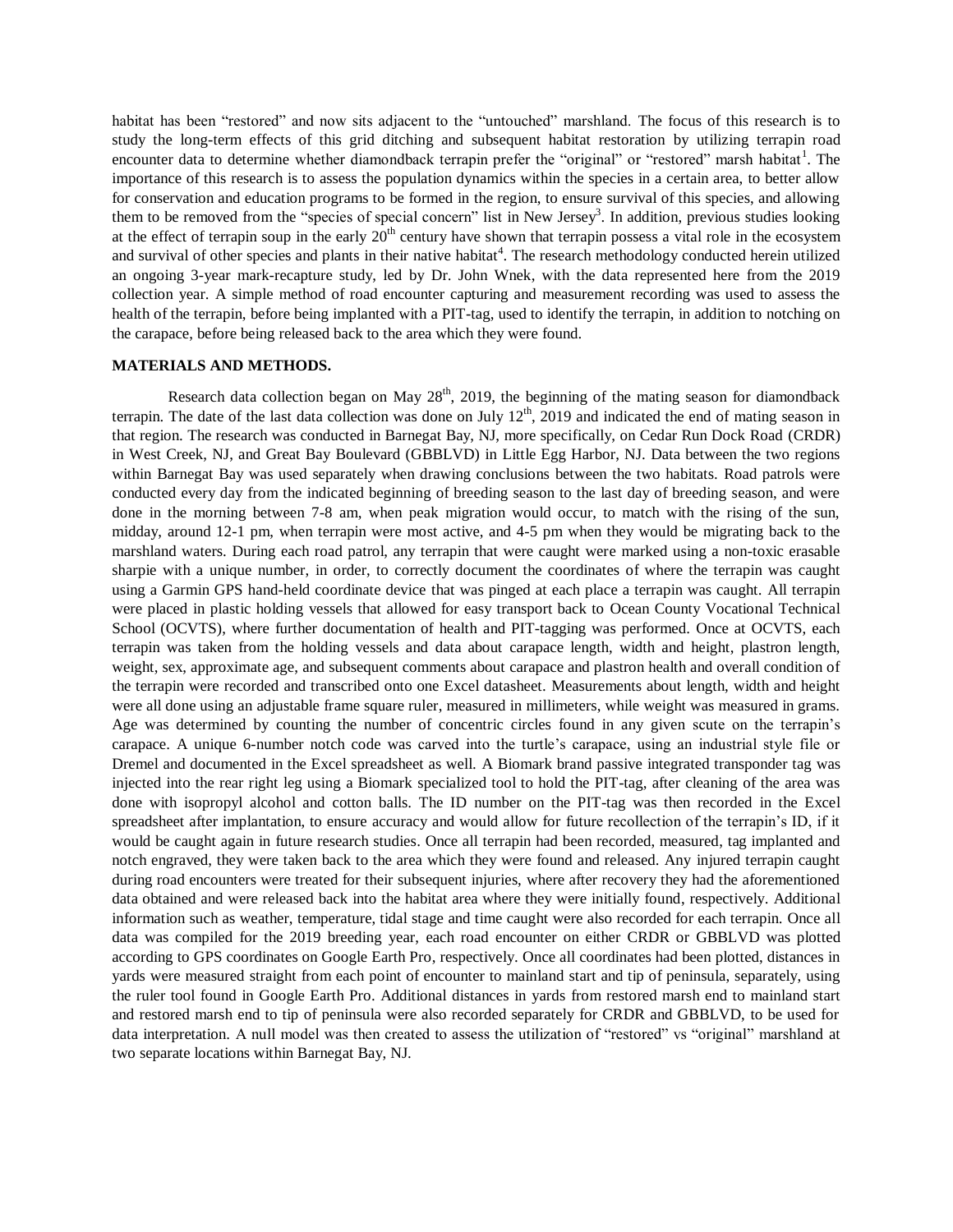# **RESULTS.**

Using data from the 2019 collection year only, it was found terrapin are more likely to move through original marsh (Z-test, p= 0.0168) on GBBLVD, however, no habitat usage preference was observed for CRDR, (Ztest,  $p= 0.0891$ ).



**Image 1.** Satellite snapshot image of Great Bay Boulevard. Shows documentation of all terrapin caught in the 2019 year only, and their subsequent locations. HC= Hand Capture; RC= Road Capture



**Image 2.** Satellite snapshot image of Cedar Run Dock Road. Shows documentation of all terrapin caught in the 2019 year only, and their subsequent locations. HC= Hand Capture RC= Road Capture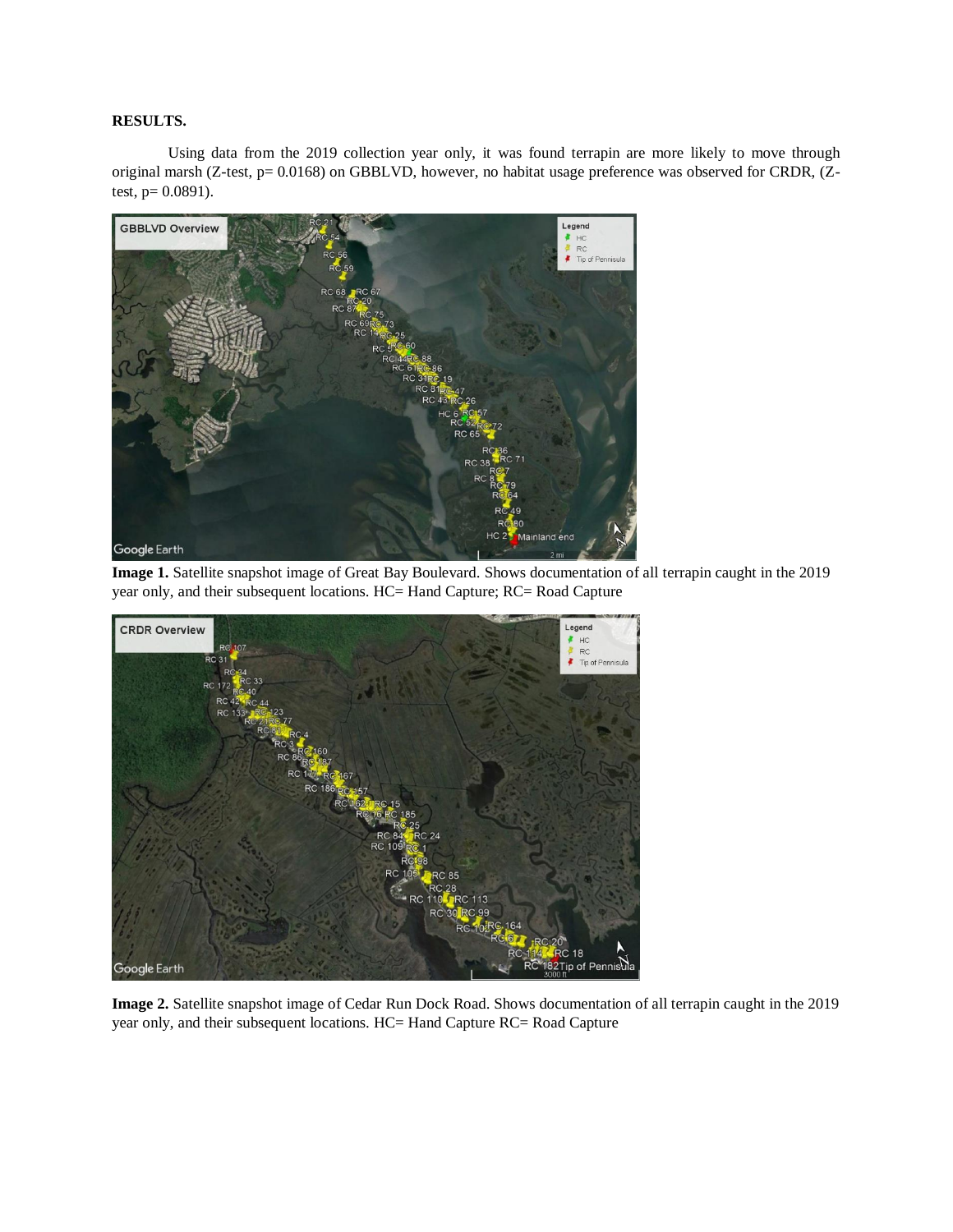**Table 1.** Details the latitude and longitude for each road capture found on GBBLVD, including distance from the mainland. These points were plotted onto Google Earth with each point labeled respectively.

| Method:         | Latitude:  | Longitude: | Distance in yards from mainland: |
|-----------------|------------|------------|----------------------------------|
| RC <sub>1</sub> | 39.54771,  | $-74.332$  | 4824.55                          |
| RC <sub>2</sub> | 39.54940,  | -74.3332   | 5049.89                          |
| HC <sub>1</sub> | 39.54939,  | $-74.3322$ | 5035.02                          |
| RC <sub>3</sub> | 39.54746,  | $-74.3317$ | 4789.11                          |
| RC <sub>4</sub> | 39.55255,  | $-74.3357$ | 5481.08                          |
| RC <sub>5</sub> | 39.55063,  | $-74.3342$ | 5222.92                          |
| RC <sub>6</sub> | 39.52203,  | -74.3188   | 1580.06                          |
| RC <sub>7</sub> | 39.52092,  | $-74.3189$ | 1444.9                           |
| RC <sub>8</sub> | 39.52118,  | -74.3189   | 1476.53                          |
| RC <sub>9</sub> | 39.54776,  | $-74.332$  | 4829.74                          |
| <b>RC 10</b>    | 39.54939,  | $-74.3332$ | 5051.99                          |
| <b>RC 11</b>    | 39.54939,  | $-74.3332$ | 5049.89                          |
| <b>RC 12</b>    | 39.54369,  | -74.3288   | 4284.46                          |
| <b>RC 13</b>    | 39.79492,  | $-74.119$  | 39514.87                         |
| <b>RC 14</b>    | 39.55376,  | -74.3366   | 5646.77                          |
| <b>RC 15</b>    | 39.5313,   | $-74.3192$ | 2702.51                          |
| <b>RC 16</b>    | 39.53893,  | $-74.325$  | 3656.74                          |
| <b>RC 17</b>    | 39.5446,   | -74.3295   | 4406.08                          |
| HC <sub>2</sub> | 39.50953,  | $-74.32$   | 58.23                            |
| <b>RC 18</b>    | 39.51145,  | -74.3199   | 291.88                           |
| <b>RC 19</b>    | 39.54101,  | $-74.3267$ | 3929.49                          |
| <b>RC 20</b>    | 39.56021,  | $-74.3407$ | 6507                             |
| <b>RC 21</b>    | 39.57799,  | $-74.3447$ | 8684.23                          |
| <b>RC 22</b>    | 39.5319,   | $-74.3198$ | 2773.71                          |
| <b>RC 23</b>    | 39.51892,  | $-74.3191$ | 1201.39                          |
| <b>RC 24</b>    | 39.54659,  | $-74.331$  | 4672.02                          |
| <b>RC 25</b>    | 39.55174,  | $-74.335$  | 5372.1                           |
| <b>RC 26</b>    | 39.53575,  | $-74.3227$ | 3250.18                          |
| <b>RC 27</b>    | 39.51892,  | $-74.3191$ | 1200.88                          |
| <b>RC 28</b>    | 39.51176,  | $-74.3198$ | 329.48                           |
| <b>RC 29</b>    | 39.53614,  | -74.3229   | 3299.47                          |
| <b>RC30</b>     | 39.59505,  | -74.3368   | 10561.91                         |
| HC <sub>3</sub> | 39.59505,  | -74.3464   | 10730.37                         |
| <b>RC 31</b>    | 39.54255,  | $-74.328$  | 4133.69                          |
| <b>RC32</b>     | 39.522283, | -74.3188   | 1610.51                          |
| <b>RC33</b>     | 39.5565,   | $-74.3387$ | 6019.62                          |
| <b>RC 34</b>    | 39.549933, | -74.3337   | 5124.15                          |
| <b>RC 35</b>    | 39.546467, | -74.331    | 4656.76                          |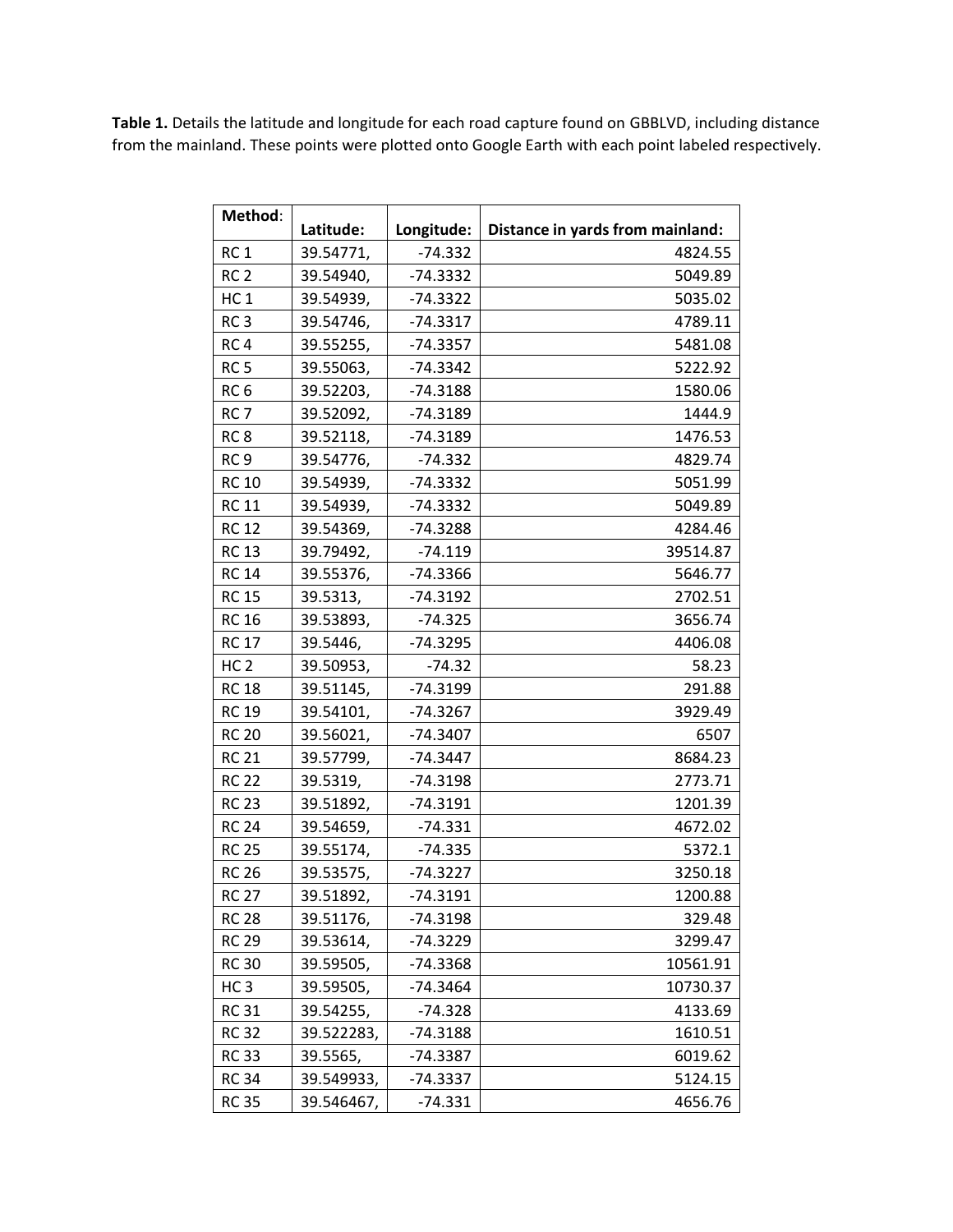**Table 1.**  *(Cont'd)*

| <b>RC 36</b>    | 39.5249,   | $-74.3186$ | 1929.22  |
|-----------------|------------|------------|----------|
| <b>RC 37</b>    | 39.517667, | $-74.3193$ | 1048.53  |
| <b>RC38</b>     | 39.52495,  | $-74.3186$ | 1935.12  |
| <b>RC 39</b>    | 39.55555,  | -74.338    | 5891.51  |
| <b>RC 40</b>    | 39.547217, | $-74.3315$ | 4756.49  |
| <b>RC 41</b>    | 39.547217, | $-74.3315$ | 4756.49  |
| <b>RC 42</b>    | 39.650683, | $-74.2528$ | 18319.29 |
| HC <sub>5</sub> | 39.64825,  | $-74.2478$ | 18220.71 |
| <b>RC 43</b>    | 39.538117, | $-74.3245$ | 3553.51  |
| <b>RC 44</b>    | 39.547233, | $-74.3315$ | 4758.85  |
| <b>RC 45</b>    | 39.53184,  | $-74.3196$ | 2765.23  |
| <b>RC 46</b>    | 39.54039,  | $-74.3265$ | 3851.72  |
| <b>RC 47</b>    | 39.53808,  | -74.3246   | 3548.95  |
| <b>RC 48</b>    | 39.53339,  | $-74.3211$ | 2955.9   |
| <b>RC 49</b>    | 39.51323,  | $-74.3197$ | 508.74   |
| <b>RC 50</b>    | 39.53183,  | $-74.3196$ | 2765.23  |
| <b>RC 51</b>    | 39.53183,  | -74.3196   | 2765.23  |
| <b>RC 52</b>    | 39.53183,  | $-74.3196$ | 2765.23  |
| <b>RC 53</b>    | 39.53362,  | $-74.3211$ | 2977.2   |
| <b>RC 54</b>    | 39.57458,  | $-74.3442$ | 8271.87  |
| <b>RC 55</b>    | 39.52128,  | $-74.3189$ | 1488.34  |
| <b>RC 56</b>    | 39.57066,  | $-74.3435$ | 7797.39  |
| <b>RC 57</b>    | 39.53295,  | $-74.3207$ | 2901.62  |
| <b>RC 58</b>    | 39.54727,  | $-74.3315$ | 4763.3   |
| <b>RC 59</b>    | 39.5676,   | $-74.3429$ | 7425.02  |
| <b>RC 60</b>    | 39.54926,  | $-74.3332$ | 5034.31  |
| <b>RC 61</b>    | 39.54505,  | $-74.3298$ | 4465.05  |
| <b>RC 62</b>    | 39.55015,  | $-74.3338$ | 5153.1   |
| <b>RC 63</b>    | 39.54441,  | $-74.3294$ | 4381.46  |
| <b>RC 64</b>    | 39.51599,  | $-74.3194$ | 845.15   |
| <b>RC 65</b>    | 39.53083,  | $-74.3189$ | 2646.06  |
| <b>RC 66</b>    | 39.55469,  | -74.3373   | 5773.37  |
| RC 67           | 39.56322,  | -74.3419   | 6890.04  |
| <b>RC 68</b>    | 39.56316,  | -74.3419   | 6885.08  |
| <b>RC 69</b>    | 39.55581,  | -74.3383   | 5928.58  |
| <b>RC 70</b>    | 39.55603,  | -74.3383   | 5954.71  |
| <b>RC 71</b>    | 39.52569,  | -74.3184   | 2025.94  |
| <b>RC 72</b>    | 39.52947,  | -74.3183   | 2484.44  |
| <b>RC 73</b>    | 39.55423,  | -74.337    | 5710.9   |
| <b>RC 74</b>    | 39.55579,  | -74.3381   | 5922.67  |
| <b>RC 75</b>    | 39.55663,  | -74.3388   | 6037.51  |
| HC <sub>6</sub> | 39.534,    | -74.3232   | 3052.51  |
| <b>RC 76</b>    | 39.53105,  | -74.319    | 2672.62  |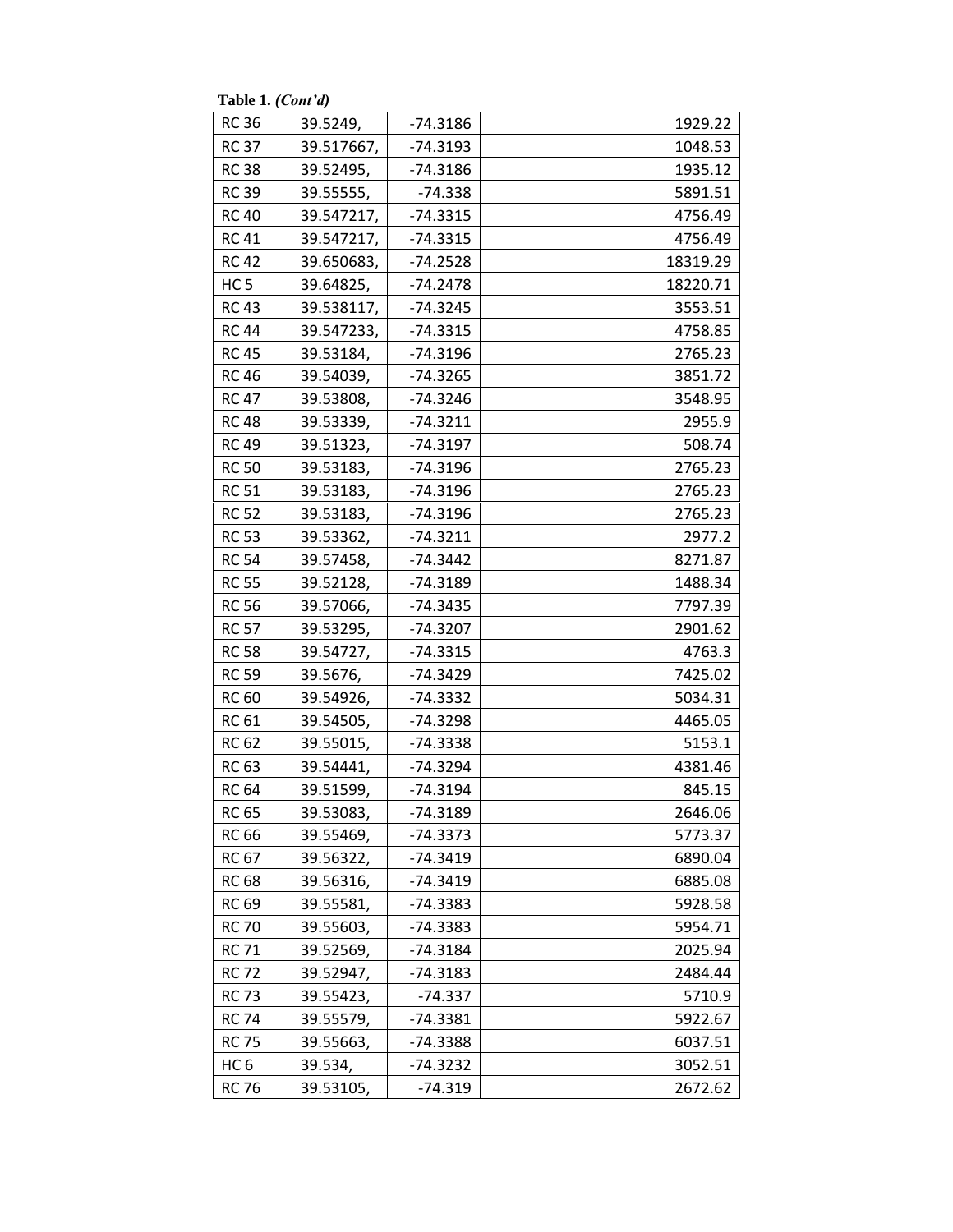| Table 1. (Cont'd) |           |            |         |
|-------------------|-----------|------------|---------|
| <b>RC 77</b>      | 39.56066, | $-74.3411$ | 6570.43 |
| <b>RC 78</b>      | 39.55206, | $-74.3354$ | 5418.15 |
| <b>RC 79</b>      | 39.51789, | $-74.3192$ | 1075.96 |
| <b>RC 80</b>      | 39.51055, | $-74.32$   | 184.12  |
| <b>RC 81</b>      | 39.53965, | $-74.3257$ | 3751.84 |
| <b>RC 82</b>      | 39.54284, | $-74.3281$ | 4171.18 |
| <b>RC 83</b>      | 39.54532, | $-74.33$   | 4501.25 |
| <b>RC 84</b>      | 39.54539, | -74.3301   | 4506.1  |
| <b>RC 85</b>      | 39.53388, | $-74.3212$ | 3015.93 |
| <b>RC 86</b>      | 39.5433.  | $-74.3285$ | 4232.43 |
| <b>RC 87</b>      | 39.55929, | $-74.3403$ | 6389.9  |
| <b>RC 88</b>      | 39.5457,  | $-74.3303$ | 4552.33 |

Table 2. Details the latitude and longitude for all terrapin caught on CRDR and their respective distances from the mainland. These points were plotted on Google Earth and their points labeled, respectively.

| Road           |           |              |                                  |
|----------------|-----------|--------------|----------------------------------|
| capture:       | Latitude: | Longitude:   | <b>Mainland to point (yards)</b> |
| 1              | 39.65018  | $-74.252670$ | 2,159.76                         |
| $\overline{2}$ | 39.6599   | $-74.260710$ | 775.9                            |
| 3              | 39.65837  | $-74.259060$ | 1,006.01                         |
| $\overline{4}$ | 39.65837  | $-74.259060$ | 1,006.01                         |
| 5              | 39.65547  | -74.256830   | 1,404.15                         |
| 6              | 39.64481  | -74.247630   | 2,958.78                         |
| 7              | 39.65328  | $-74.254680$ | 1,738.54                         |
| 8              | 39.6507   | $-74.252810$ | 2,105.46                         |
| 9              | 39.6507   | $-74.252810$ | 2,105.46                         |
| 10             | 39.64443  | $-74.247020$ | 3,024.50                         |
| 11             | 39.6507   | $-74.252810$ | 2,105.46                         |
| 12             | 39.65071  | -74.252800   | 2,105.26                         |
| 13             | 39.64432  | -74.246980   | 3,040.35                         |
| 14             | 39.66054  | $-74.261170$ | 692.78                           |
| 15             | 39.65294  | -74.253850   | 1,810.65                         |
| 16             | 39.65294  | $-74.253850$ | 1,810.65                         |
| 17             | 39.65718  | $-74.258290$ | 1,171.27                         |
| 18             | 39.64403  | $-74.246030$ | 3,112.66                         |
| 19             | 39.65328  | $-74.254680$ | 1,738.54                         |
| 20             | 39.64403  | $-74.246030$ | 3,112.66                         |
| 21             | 39.65996  | $-74.260730$ | 769.14                           |
| 22             | 39.6507   | $-74.252810$ | 2,105.46                         |
| 23             | 39.66096  | $-74.261490$ | 634.58                           |
| 24             | 39.65121  | -74.252860   | 2,037.69                         |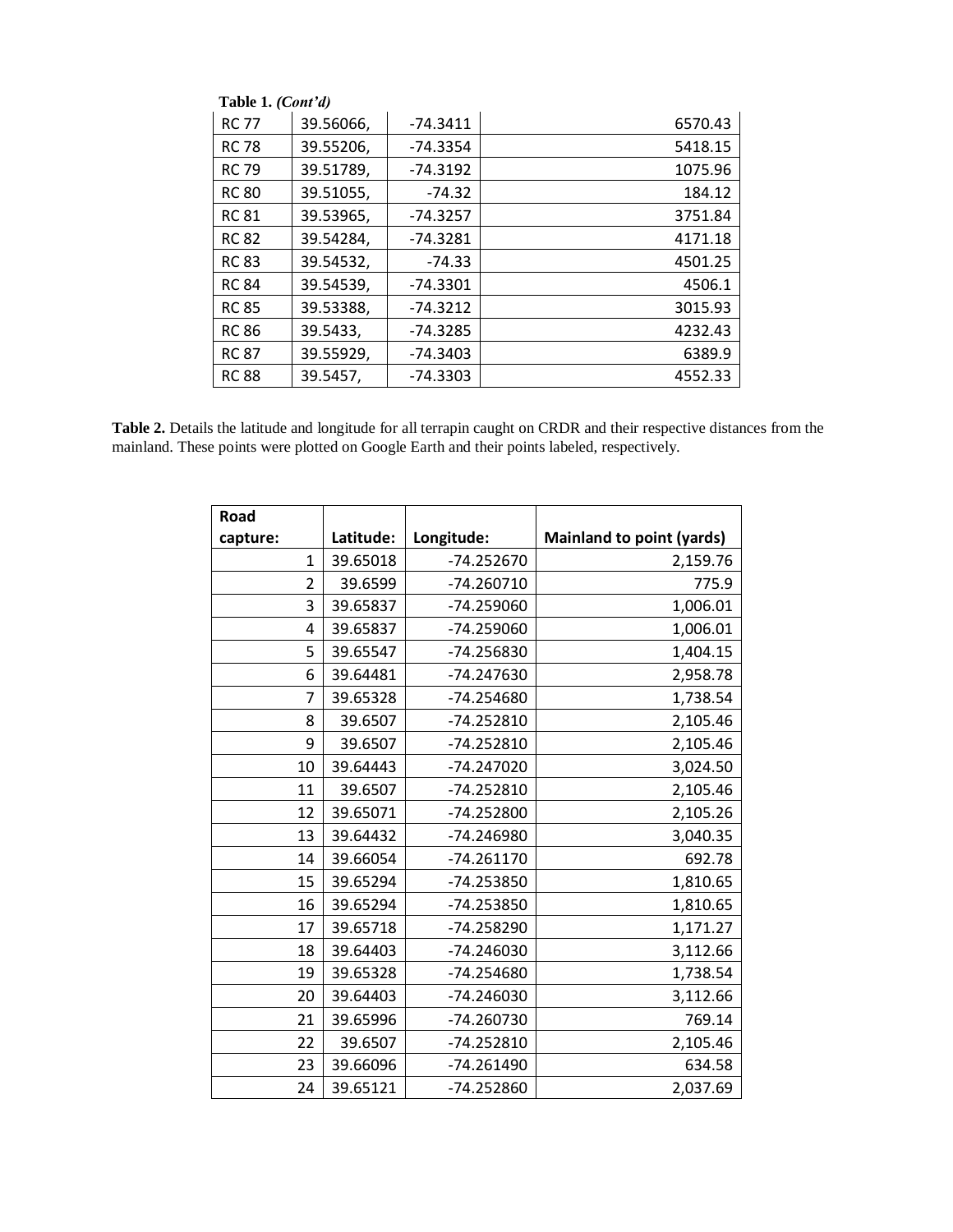**Table 2.** *(Cont'd.)*

| 25 | 39.65149 | -74.252900   | 2,009.97 |
|----|----------|--------------|----------|
| 26 | 39.65149 | -74.252900   | 2,009.97 |
| 27 | 39.6568  | -74.258010   | 1,218.41 |
| 28 | 39.64777 | $-74.251670$ | 2,461.46 |
| 29 | 39.65061 | $-74.252770$ | 2,107.11 |
| 30 | 39.64661 | -74.250680   | 2,630.20 |
| 31 | 39.66566 | -74.263070   | 48.48    |
| 32 | 39.66394 | $-74.263110$ | 252.42   |
| 33 | 39.66367 | -74.263130   | 288.56   |
| 34 | 39.66364 | -74.263090   | 292.68   |
| 35 | 39.66227 | -74.262860   | 457.85   |
| 36 | 39.66208 | -74.262630   | 483.33   |
| 37 | 39.66208 | -74.262630   | 483.33   |
| 38 | 39.66208 | -74.262630   | 483.33   |
| 39 | 39.66208 | -74.262630   | 483.33   |
| 40 | 39.66208 | -74.262630   | 483.33   |
| 41 | 39.66208 | -74.262630   | 483.33   |
| 42 | 39.66207 | -74.262620   | 483.33   |
| 43 | 39.66122 | $-74.261820$ | 483.33   |
| 44 | 39.66106 | -74.261780   | 615.69   |
| 45 | 39.66102 | -74.261630   | 624.99   |
| 46 | 39.661   | -74.261650   | 626.15   |
| 47 | 39.661   | $-74.261650$ | 626.15   |
| 48 | 39.64403 | -74.246020   | 3112.66  |
| 49 | 39.64403 | -74.246020   | 3112.66  |
| 50 | 39.66066 | -74.261350   | 675.21   |
| 51 | 39.66066 | -74.261350   | 675.21   |
| 52 | 39.66066 | -74.261350   | 675.21   |
| 53 | 39.66066 | -74.261350   | 675.21   |
| 54 | 39.66057 | -74.261220   | 685.96   |
| 55 | 39.66039 | -74.261100   | 710.64   |
| 56 | 39.66039 | $-74.261100$ | 710.64   |
| 57 | 39.66024 | -74.260890   | 733.43   |
| 58 | 39.66024 | -74.260890   | 733.43   |
| 59 | 39.66024 | -74.260890   | 733.43   |
| 60 | 39.66024 | -74.260890   | 733.43   |
| 61 | 39.66024 | -74.260890   | 733.43   |
| 62 | 39.66024 | -74.260890   | 733.43   |
| 63 | 39.66013 | -74.260770   | 750.25   |
| 64 | 39.66013 | $-74.260770$ | 750.25   |
| 65 | 39.64429 | $-74.246910$ | 3,045.09 |
| 66 | 39.66008 | -74.260750   | 755.11   |
| 67 | 39.65966 | -74.260490   | 810.79   |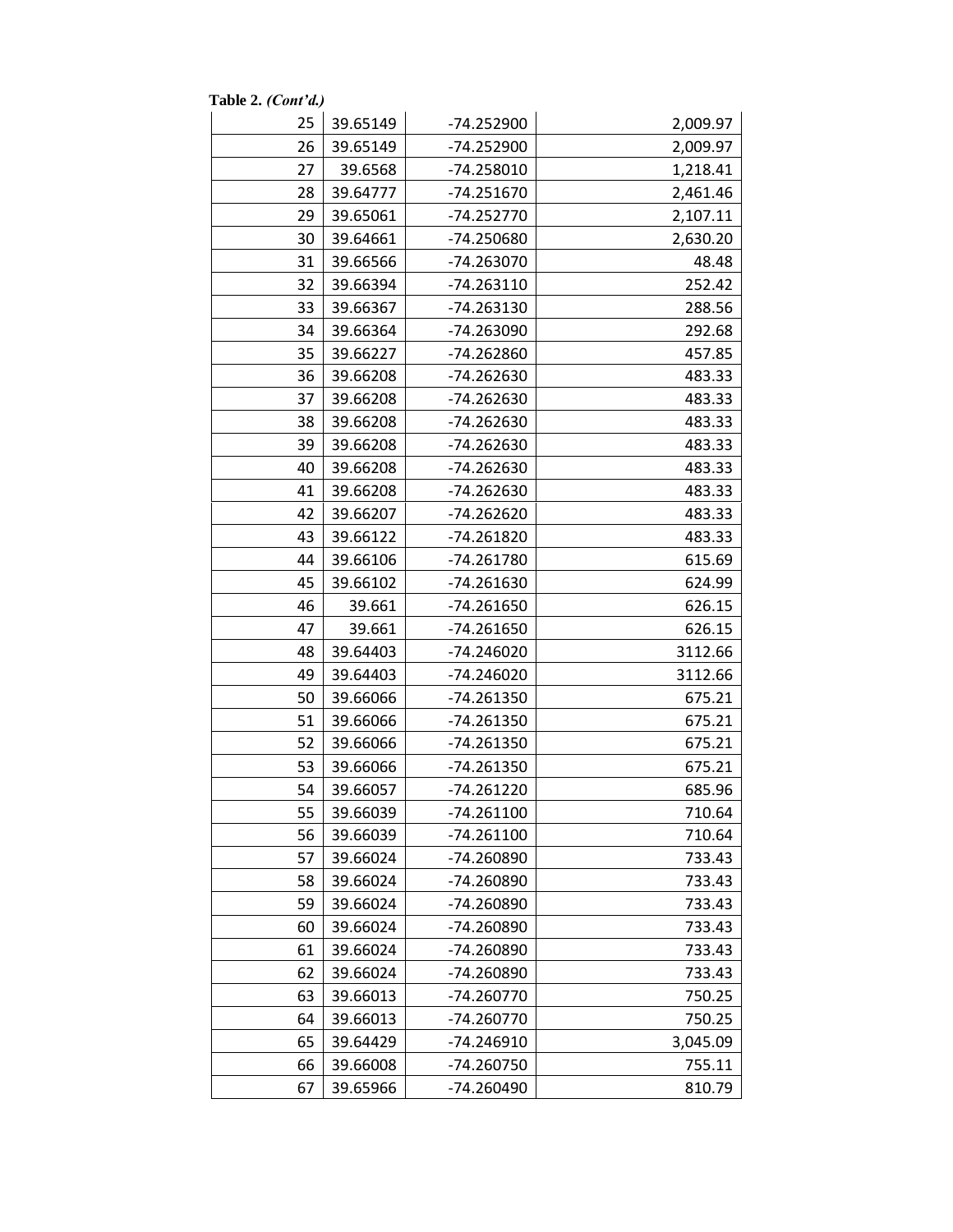| Table 2. (Cont'd.) |          |              |          |
|--------------------|----------|--------------|----------|
| 68                 | 39.65966 | -74.260490   | 810.79   |
| 69                 | 39.65956 | -74.260300   | 828.15   |
| 70                 | 39.65956 | -74.260300   | 828.15   |
| 71                 | 39.64429 | $-74.246910$ | 3,045.09 |
| 72                 | 39.64429 | -74.246910   | 3,045.09 |
| 73                 | 39.65664 | -74.258400   | 1,214.40 |
| 74                 | 39.6533  | -74.254470   | 1,749.72 |
| 75                 | 39.6533  | $-74.254470$ | 1,749.72 |
| 76                 | 39.65954 | $-74.260250$ | 831.48   |
| 77                 | 39.65954 | $-74.260250$ | 831.48   |
| 78                 | 39.65937 | $-74.260120$ | 854.71   |
| 79                 | 39.65937 | $-74.260120$ | 854.71   |
| 80                 | 39.65927 | -74.260040   | 869.05   |
| 81                 | 39.65918 | -74.259880   | 883.88   |
| 82                 | 39.64429 | -74.246910   | 3045.09  |
| 83                 | 39.66081 | $-74.261520$ | 650.61   |
| 84                 | 39.65121 | -74.252830   | 2,038.91 |
| 85                 | 39.6489  | -74.252400   | 2,306.35 |
| 86                 | 39.6577  | -74.258590   | 1,096.69 |
| 87                 | 39.64948 | -74.253020   | 2,219.46 |
| 88                 | 39.65316 | -74.254590   | 1,755.39 |
| 89                 | 39.66089 | -74.261830   | 635.70   |
| 90                 | 39.66089 | -74.261830   | 635.70   |
| 91                 | 39.64997 | -74.252690   | 2,178.78 |
| 92                 | 39.64997 | -74.252690   | 2,178.78 |
| 93                 | 39.65381 | -74.255330   | 1,651.91 |
| 94                 | 39.66082 | -74.261930   | 642.17   |
| 95                 | 39.65545 | -74.256930   | 1,407.21 |
| 96                 | 39.65456 | -74.256270   | 1,534.48 |
| 97                 | 39.64948 | -74.253020   | 2,219.46 |
| 98                 | 39.64948 | -74.253020   | 2,219.46 |
| 99                 | 39.64621 | -74.250040   | 2,697.59 |
| 100                | 39.64997 | -74.252670   | 2,178.78 |
| 101                | 39.65451 | -74.256230   | 1,538.90 |
| 102                | 39.64552 | -74.248900   | 2,824.63 |
| 103                | 39.64685 | $-74.251050$ | 2,590.13 |
| 104                | 39.64997 | -74.252690   | 2,178.78 |
| 105                | 39.64904 | -74.252530   | 2,289.16 |
| 106                | 39.65157 | -74.252970   | 1,995.03 |
| 107                | 39.66557 | -74.263020   | 5,745.00 |
| 108                | 39.66081 | -74.261520   | 650.61   |
| 109                | 39.65064 | -74.253060   | 2,090.27 |
| 110                | 39.64745 | -74.251370   | 2,509.82 |
|                    |          |              |          |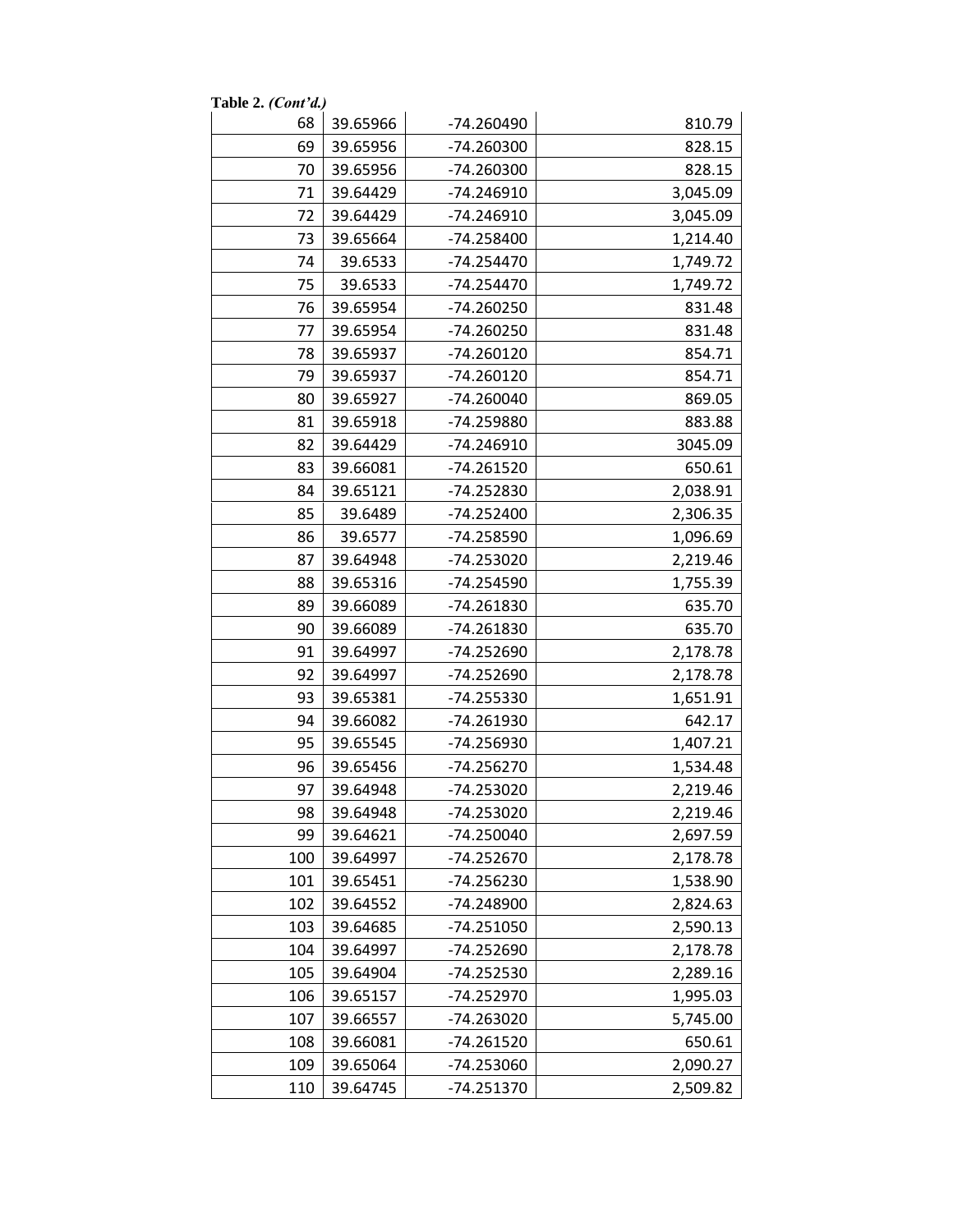**Table 2.** *(Cont'd.)*

| 111 | 39.6533  | -74.254470   | 1,749.72 |
|-----|----------|--------------|----------|
| 112 | 39.64587 | -74.249530   | 2,758.89 |
| 113 | 39.64745 | $-74.251370$ | 2,509.82 |
| 114 | 39.64403 | $-74.246020$ | 3112.66  |
| 115 | 39.6533  | -74.254470   | 1,749.72 |
| 116 | 39.64429 | -74.246910   | 3,045.09 |
| 117 | 39.65478 | -74.256780   | 1,485.38 |
| 118 | 39.6533  | $-74.254470$ | 1,749.72 |
| 119 | 39.6533  | $-74.254470$ | 1,749.72 |
| 120 | 39.6533  | $-74.254470$ | 1,749.72 |
| 121 | 39.6533  | $-74.254470$ | 1,749.72 |
| 122 | 39.6533  | $-74.254470$ | 1,749.72 |
| 123 | 39.66032 | -74.260990   | 722.59   |
| 124 | 39.64997 | -74.252690   | 2,178.78 |
| 125 | 39.66047 | -74.261250   | 697.84   |
| 126 | 39.6533  | -74.254470   | 1,749.72 |
| 127 | 39.65478 | -74.256780   | 1,485.38 |
| 128 | 39.6566  | -74.257840   | 1,245.70 |
| 129 | 39.64403 | -74.246020   | 3112.66  |
| 130 | 39.64495 | -74.248110   | 2,919.84 |
| 131 | 39.65076 | -74.253060   | 2,076.70 |
| 132 | 39.65946 | -74.260570   | 832.21   |
| 133 | 39.66085 | -74.262360   | 637.00   |
| 134 | 39.65364 | $-74.255520$ | 1,662.15 |
| 135 | 39.65076 | -74.253060   | 2,076.70 |
| 136 | 39.65478 | -74.256780   | 1,485.38 |
| 137 | 39.65478 | -74.256780   | 1,485.38 |
| 138 | 39.6533  | $-74.254470$ | 1,749.72 |
| 139 | 39.6533  | -74.254470   | 1,749.72 |
| 140 | 39.6533  | $-74.254470$ | 1,749.72 |
| 141 | 39.6533  | -74.254470   | 1,749.72 |
| 142 | 39.65478 | -74.256780   | 1,485.38 |
| 143 | 39.65478 | -74.256780   | 1,485.38 |
| 144 | 39.65478 | -74.256780   | 1,485.38 |
| 145 | 39.6533  | -74.254470   | 1,749.72 |
| 146 | 39.65478 | -74.256780   | 1,485.38 |
| 147 | 39.6533  | $-74.254470$ | 1,749.72 |
| 148 | 39.64429 | -74.246910   | 3,045.09 |
| 149 | 39.64429 | -74.246910   | 3,045.09 |
| 150 | 39.64495 | -74.248110   | 2,919.84 |
| 151 | 39.64495 | -74.248110   | 2,919.84 |
| 152 | 39.64429 | -74.246910   | 3,045.09 |
| 153 | 39.64495 | -74.248110   | 2,919.84 |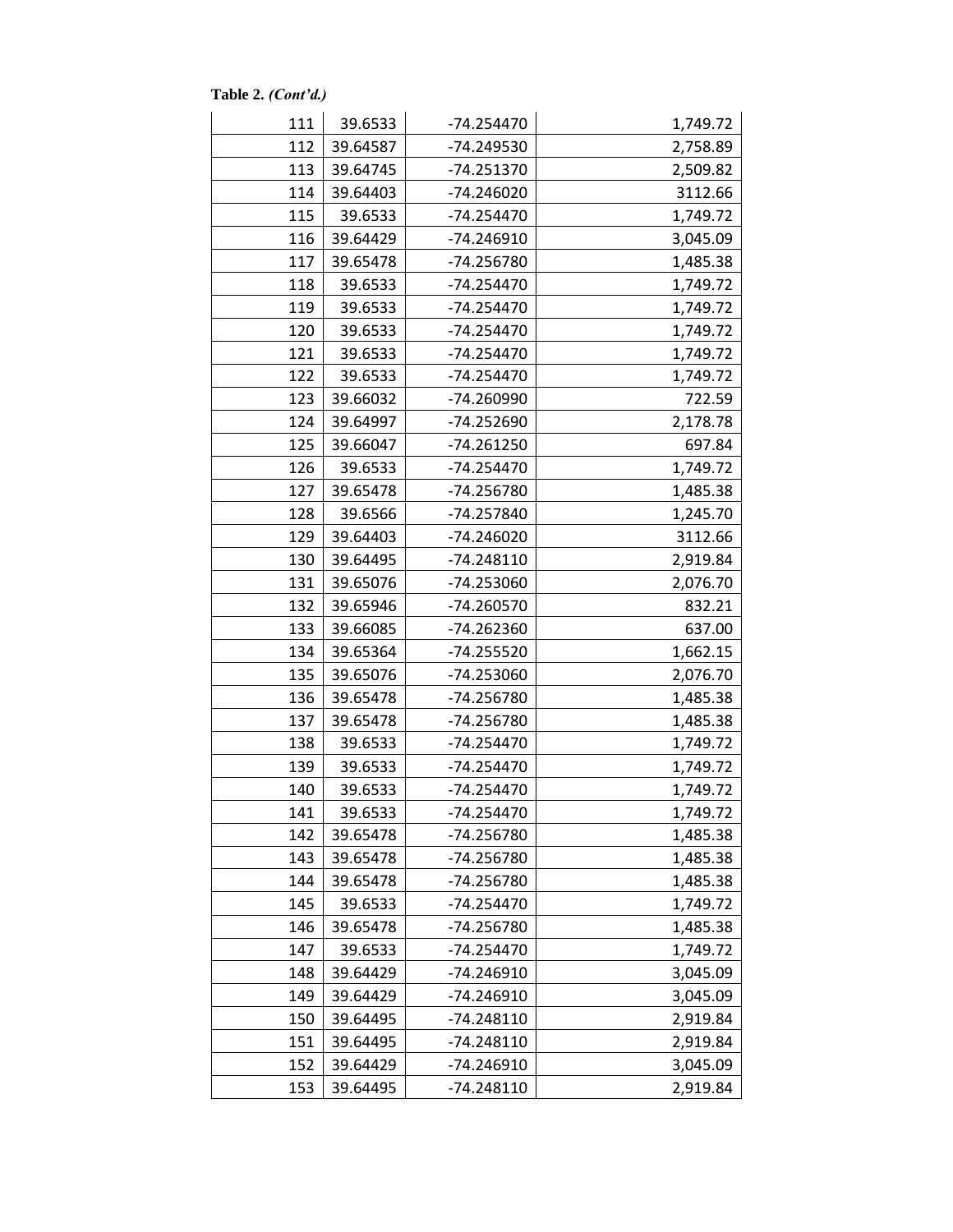| 154 | 39.6533  | -74.254470   | 1,749.72 |
|-----|----------|--------------|----------|
| 155 | 39.6533  | -74.254470   | 1,749.72 |
| 156 | 39.65414 | -74.256020   | 1,588.25 |
| 157 | 39.65414 | -74.256020   | 1,588.25 |
| 158 | 39.65478 | -74.256780   | 1,485.38 |
| 159 | 39.65478 | -74.256780   | 1,485.38 |
| 160 | 39.65711 | -74.258310   | 1,171.18 |
| 161 | 39.65581 | -74.257040   | 1,362.80 |
| 162 | 39.6535  | -74.254880   | 1,700.92 |
| 163 | 39.66006 | -74.260840   | 753.51   |
| 164 | 39.64527 | -74.248440   | 2,874.93 |
| 165 | 39.64517 | -74.248310   | 2,885.22 |
| 166 | 39.64425 | $-74.246550$ | 3,064.53 |
| 167 | 39.65523 | -74.256820   | 1,436.51 |
| 168 | 39.65447 | -74.256070   | 1,551.51 |
| 169 | 39.65711 | -74.258310   | 1,171.18 |
| 170 | 39.64978 | $-74.252710$ | 2,199.55 |
| 171 | 39.66244 | -74.263080   | 436.11   |
| 172 | 39.66302 | -74.263190   | 364.34   |
| 173 | 39.66098 | -74.261590   | 630.25   |
| 174 | 39.65447 | $-74.256070$ | 1,551.51 |
| 175 | 39.65447 | -74.256070   | 1,551.51 |
| 176 | 39.65353 | -74.255060   | 1,692.02 |
| 177 | 39.65644 | -74.257680   | 1,267.83 |
| 178 | 39.64429 | -74.246910   | 3,045.09 |
| 179 | 39.65927 | $-74.260040$ | 869.05   |
| 180 | 39.64429 | $-74.246910$ | 3,045.09 |
| 181 | 39.64429 | -74.246910   | 3,045.09 |
| 182 | 39.64407 | -74.246490   | 3,087.72 |
| 183 | 39.64429 | -74.246910   | 3,045.09 |
| 184 | 39.6533  | -74.254470   | 1,749.72 |
| 185 | 39.65128 | $-74.253150$ | 1,922.06 |
| 186 | 39.65478 | -74.256780   | 1,485.38 |
| 187 | 39.65636 | $-74.258140$ | 1,261.34 |

**Table 2.** *(Cont'd.)*

From the tables and pictures listed above, we were able to calculate the distance from the tip of peninsula to mainland start for each location. For GBBLVD the total distance from tip of peninsula to mainland start was 8,628.64 yards. The distance from mainland start to where adjacent restored marshland ends was 2,650.75 yards. This data was then compiled to form a null model graph to assess the preference of habitat for terrapin on GBBLVD. For the data set pertaining to CRDR, the total distance from tip of peninsula to mainland start was 3,159.26 yards. The distance from mainland start to where the adjacent restored marshland ends was 1,810.28 yards. The null model was used by the theory if we randomly assigned turtles to positions along the peninsula, we would get our "expected" pattern of distances for each terrapin if there was no preference of habitat. Using a randomization routine derived from a "flat" probability distribution and iterated 1,000 times, the distances were then averaged for the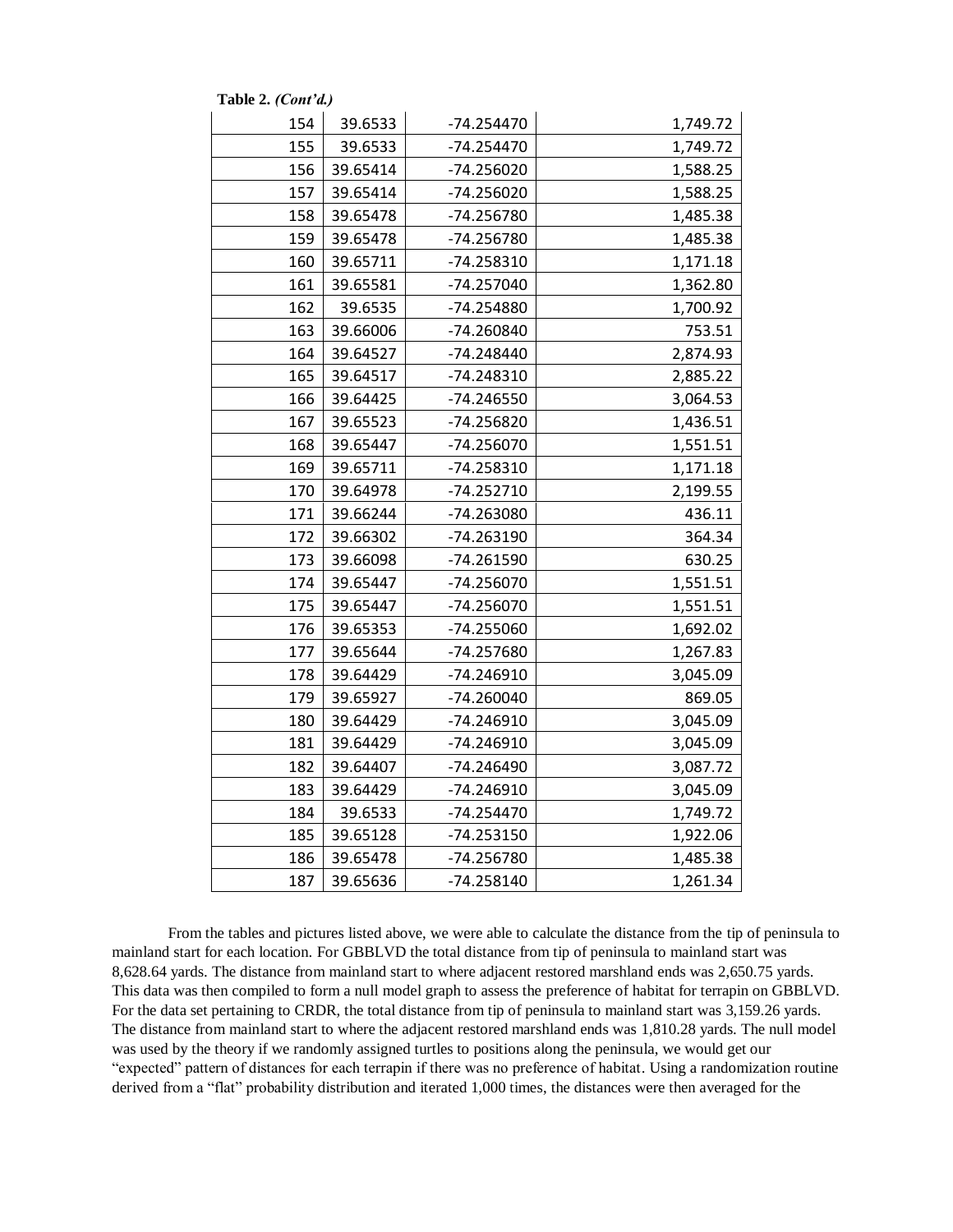terrapin, ranked 1 through 88, as seen in the "observed" data set. Deviation was then calculated to give the upper and lower bounds. This same theory was applied to both CRDR and GBBLVD to give an interpretation of each data set.



**Terrapin Road Encounters** 

**Graph 1.** Null model graph for GBBLVD road encounters. This applies the theory listed above in graphical format to show the correlation of habitat preference for diamondback terrapin on GBBLVD. Red dots are captured turtles, ranked from zero distance (the mainland) to maximal distance (the tip of the peninsula), in meters. Upper thin dotted line is the upper bounds of the "expected" distribution based on the null model. The lower thin dotted line is the lower bounds. The thick dashed line represents the break point where habitat transitions from restored marsh (below 800 m) to original marsh.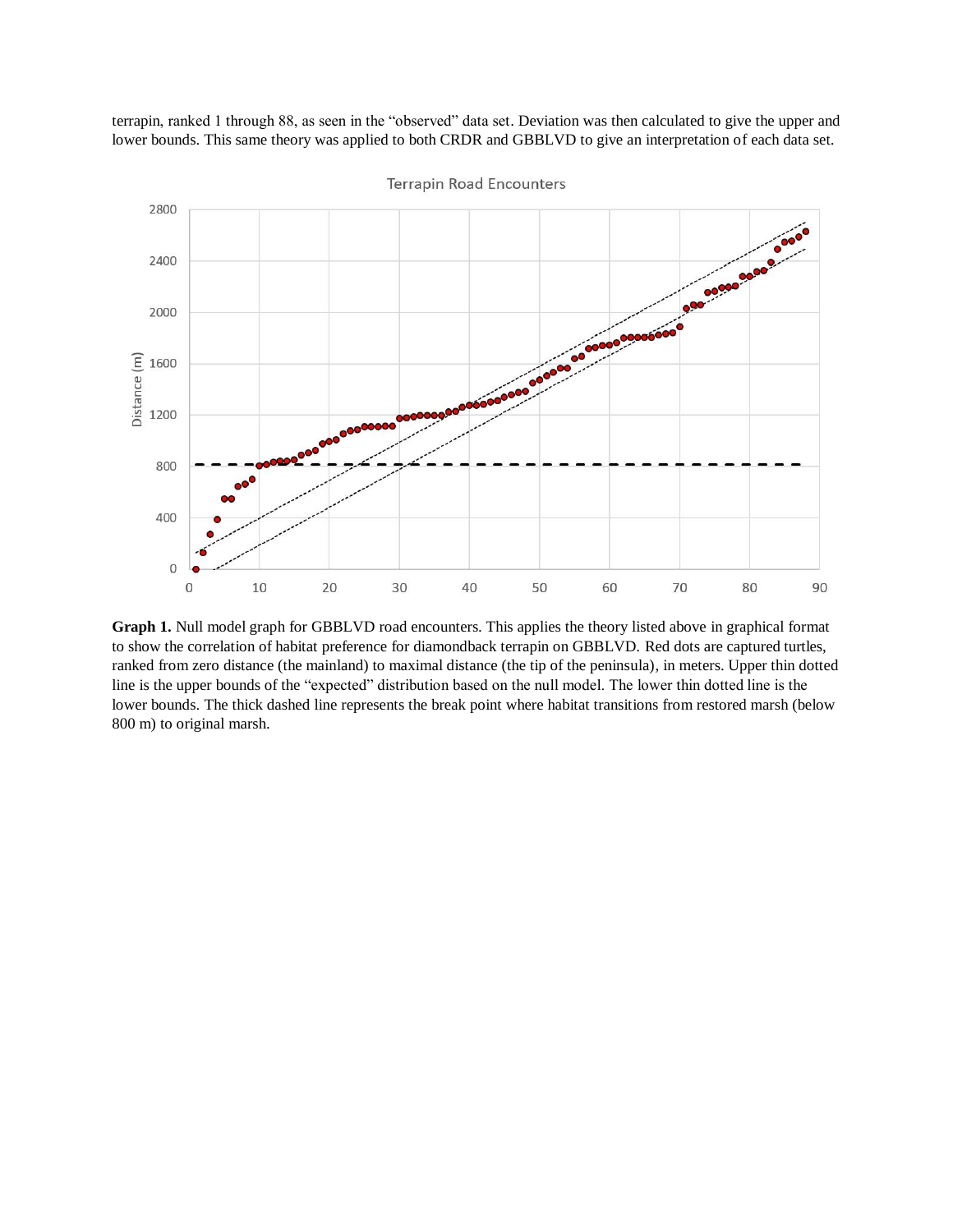

**Graph 2.** Null model graph for CRDR road encounters. This applies the theory listed above in graphical format to show the correlation of habitat preference for diamondback terrapin on CRDR. Black dots are captured turtles, ranked from zero distance (the mainland) to maximal distance (the tip of the peninsula), in meters. Upper thin dotted line is the upper bounds of the "expected" distribution based on the null model. The lower thin dotted line is the lower bounds. The thick blue dashed line represents the break point where habitat transitions from restored marsh to original marsh, 1650 m.

Limitations to the study include the usage of only one year for both GBBLVD and CRDR, as collection was only made for GBBLVD in the 2019 calendar year. Additionally, research points for CRDR in 2017 and 2018 proved inaccurate in some GPS coordinates, whereas all collection points made in 2019 were found to be accurate. This ensures a more reliable result, however, is not as inclusive to trends over subsequent years in regard to population reproduction. 88 total terrapin were encountered via road findings on GBBLVD in 2019, whereas 187 total terrapin were encountered via road findings on CRDR in 2019.

### **DISCUSSION.**

#### Great Bay Boulevard

Based on the average ranked distances for turtles on GBBLVD, we would have expected to get about 27 turtles on restored marsh, if it were random with no preference for habitat selection. However, our observed value was 10. Using a z-test to statistically assess the distance, the observed vs expected is statistically different, with a *p* value of 0.00168. This means there are fewer terrapin captured in restored marsh than expected at random, and more in the original marsh. This interpretation reveals that terrapin in this area of Barnegat Bay, NJ, have a habitat preference of original marshland, compared to the "restored" marshland, lying adjacent to it. This result can be used in further research studies conducted in the same area to assess further population dynamics on GBBLVD, such as relative abundance of terrapin in each habitat area, to see if the trend continues each year, and can be used in conservation when picking areas to have designated protected breeding areas, where researchers move eggs in an "at risk" area to a protected area with netting and fencing around the nest to ensure survival of newly hatched terrapin.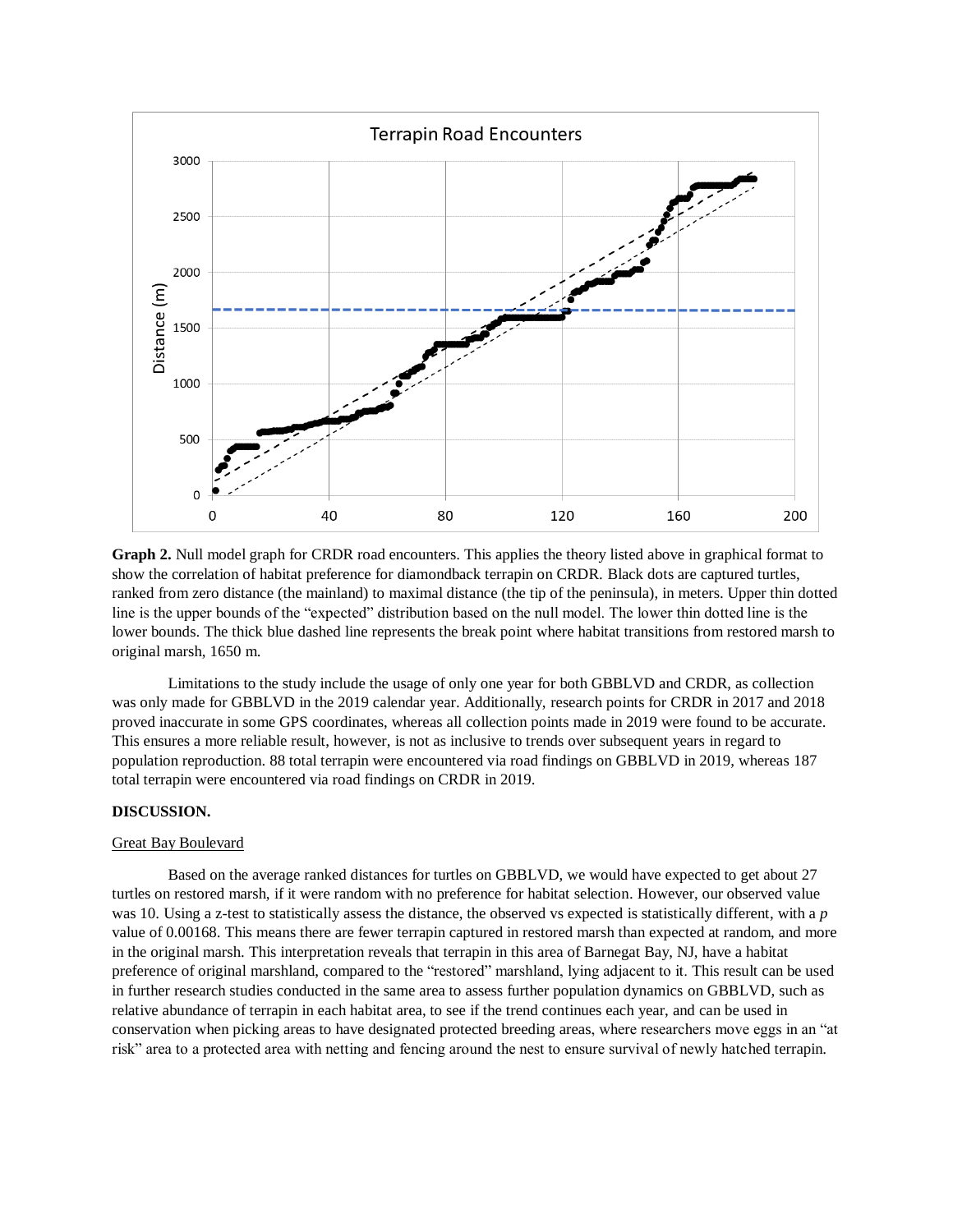#### Cedar Run Dock Road

Using the same method described above for interpretation of GBBLVD, the z-test for CRDR was not statistically significant ( $p= 0.0891$ ). This interpretation provides that there is no statistical difference between the observed and expected terrapin in restored marsh. In comparison to GBBLVD, the reason for the lack of statistical significance could be a result of having about twice as many terrapin captured on CRDR, where if that many were captured on GBBLVD it could alter the results to show no difference in habitat preference.

Suggestions for future studies could include the effect of habitat preference over a multiple year time span, to account for changing weather each year, while still capturing terrapin from the start of breeding season to the end of breeding season to get the most comprehensive results. Further questioning raised by this research is the effect of multi-year span habitat preference due to weather or natural disaster such as flooding that may consequently affect the survival and preference of terrapin in that region. Additionally, whether distance more northward may have an effect on terrapin preference due to change in temperature, as terrapin are more likely to venture out for breeding and nesting in warmer weather. CRDR is 21,648 yards farther North than GBBLVD and may cause differential changes in habitat preference.

#### **ACKNOWLEDGEMENTS.**

I would also like to thank Dr. Sethman for his council when concluding the research conducted herein.

## **REFERENCES.**

(1) "U.S. Fish & Wildlife Service -Diamondback Terrapins." Official Web Page of the U S Fish and Wildlife Service, [www.fws.gov/international/cites/cop16/diamondback-terrapin.html.](http://www.fws.gov/international/cites/cop16/diamondback-terrapin.html)

(2) Brunetti. "Diamondback Terrapin Protected from Harvest in NJ." Press of Atlantic City, 18 July 2016, [www.pressofatlanticcity.com/news/breaking/diamondback-terrapin-protected-from-harvest-in-nj/article\\_9d62062e-](http://www.pressofatlanticcity.com/news/breaking/diamondback-terrapin-protected-from-harvest-in-nj/article_9d62062e-4cf6-11e6-a7a6-3328c1a7be72.html)[4cf6-11e6-a7a6-3328c1a7be72.html.](http://www.pressofatlanticcity.com/news/breaking/diamondback-terrapin-protected-from-harvest-in-nj/article_9d62062e-4cf6-11e6-a7a6-3328c1a7be72.html)

(3) "Diamondback Terrapins, Our Salt Marsh Turtles." New Jersey Conservation Foundation, 15 Aug. 2019, www.njconservation.org/diamondback-terrapins-our-salt-marsh-turtles/.

(4) Converse, Paul E, et al. Turtle Soup, Prohibition, and the Population Genetic Structure of Diamondback Terrapins (Malaclemys Terrapin). PLOS One, 9 Aug. 2017, journals.plos.org/plosone/article/file?id=10.1371/journal.pone.0181898&type=printable.